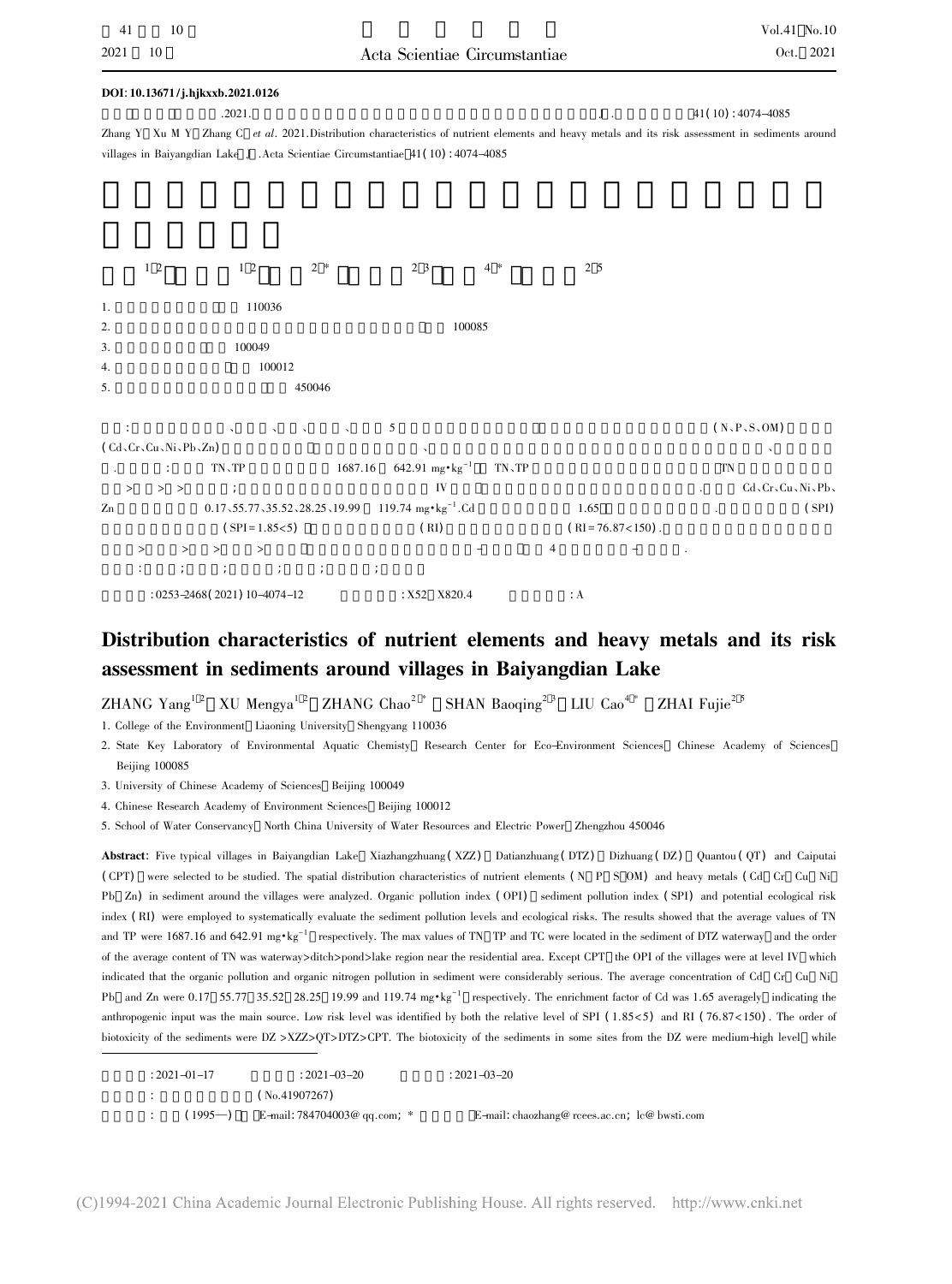# biotoxicity were medium-low levels in other four villages.

Keywords: Baiyangdian Lake; in-lake village; nutrient elements; heavy metals; risk assessment; biological toxicity

| <b>Key worus.</b> Daryangulan LaKe, in-laKe vinage, nument elements, neavy metals, risk assessment, biological toxicity |                                         |                                                                               |                                                                          |      |
|-------------------------------------------------------------------------------------------------------------------------|-----------------------------------------|-------------------------------------------------------------------------------|--------------------------------------------------------------------------|------|
| (Introduction)<br>$\mathbf{1}$                                                                                          |                                         |                                                                               |                                                                          |      |
|                                                                                                                         |                                         | $\boldsymbol{2}$                                                              | (Materials and methods)                                                  |      |
| (Zhu et al. 2019)                                                                                                       |                                         | 2.1                                                                           |                                                                          |      |
|                                                                                                                         | $\overline{\phantom{a}}$                |                                                                               | $113^{\circ}40'$ ~                                                       |      |
| $2020$ ).                                                                                                               |                                         | $116°40'E\sqrt{38°10'} \sim 40°40'N$                                          |                                                                          |      |
|                                                                                                                         |                                         |                                                                               | $7.3 \sim 12.7$ °C                                                       |      |
| (Ii et al. 2019;                                                                                                        | $2019$ .                                | $70\%$ $\sim80\%$                                                             | 564 mm<br>$6 - 8$<br>$2017$ .<br>$\sqrt{2}$<br>40                        |      |
| $Cd$ , $Pb$<br>Zn                                                                                                       |                                         | $\mathfrak s$                                                                 |                                                                          |      |
|                                                                                                                         | (Ji et al. 2019);<br>$\epsilon\epsilon$ | 2.2                                                                           |                                                                          |      |
| $\boldsymbol{\zeta}\boldsymbol{\zeta}$<br>et al. 2020).                                                                 | "<br>(Wang                              | $\left($<br>1)<br>109<br>$18 \rightarrow$<br>$\overline{\phantom{0}}$<br>(30) | 11<br>$\sim$<br>24<br>44<br>$\sim$<br>$)$ (<br>$22)$ ,<br>$\overline{C}$ | 12   |
|                                                                                                                         | $\left($                                | 39                                                                            | $)$ ,<br>$\sqrt{2}$                                                      |      |
| $2016$ ).<br>40                                                                                                         | $25\,$                                  | $18\,$<br>).2020<br>$(0-10 \text{ cm})$<br>$4^{\circ}C$                       | 9<br>$\boldsymbol{7}$                                                    |      |
| 24.09 $t \cdot a^{-1}$<br>481.8                                                                                         |                                         | 2.3                                                                           |                                                                          |      |
| $2012$ ;                                                                                                                | (                                       | 100                                                                           |                                                                          |      |
| (Ji et al. 2019; Peng et al. 2019).<br>Zn)                                                                              | $\left($<br>$Cd$ , $Cu$ ,               | (Li et al. 2013).<br>100<br>$0.0001$ g)                                       | 1 g(<br>600 $\degree$ C                                                  |      |
| $2013$ .                                                                                                                | $(Li$ <i>et al.</i>                     | 3 h(                                                                          | $2020$ ).<br>TN、TS<br>$150 \sim 170$ mg<br>100<br>(                      |      |
| $\checkmark$                                                                                                            |                                         | 2020)<br>(<br>STBB4751).                                                      | $30 - 33$ mg                                                             |      |
|                                                                                                                         |                                         | $12 \text{ mL}$                                                               | 0.2 g(<br>$0.0001$ g)<br>4 mL                                            |      |
|                                                                                                                         | (C, N,                                  |                                                                               | $1\sim2$                                                                 | 0.45 |
| P, S)<br>(Cd, Cr, Cu, Ni, Pb, Zn)                                                                                       |                                         | $\mu$ m<br>ICP-OES                                                            | $\rm Fe$ , $\rm Mn$ , $\rm Al$<br>${\rm TP}$                             |      |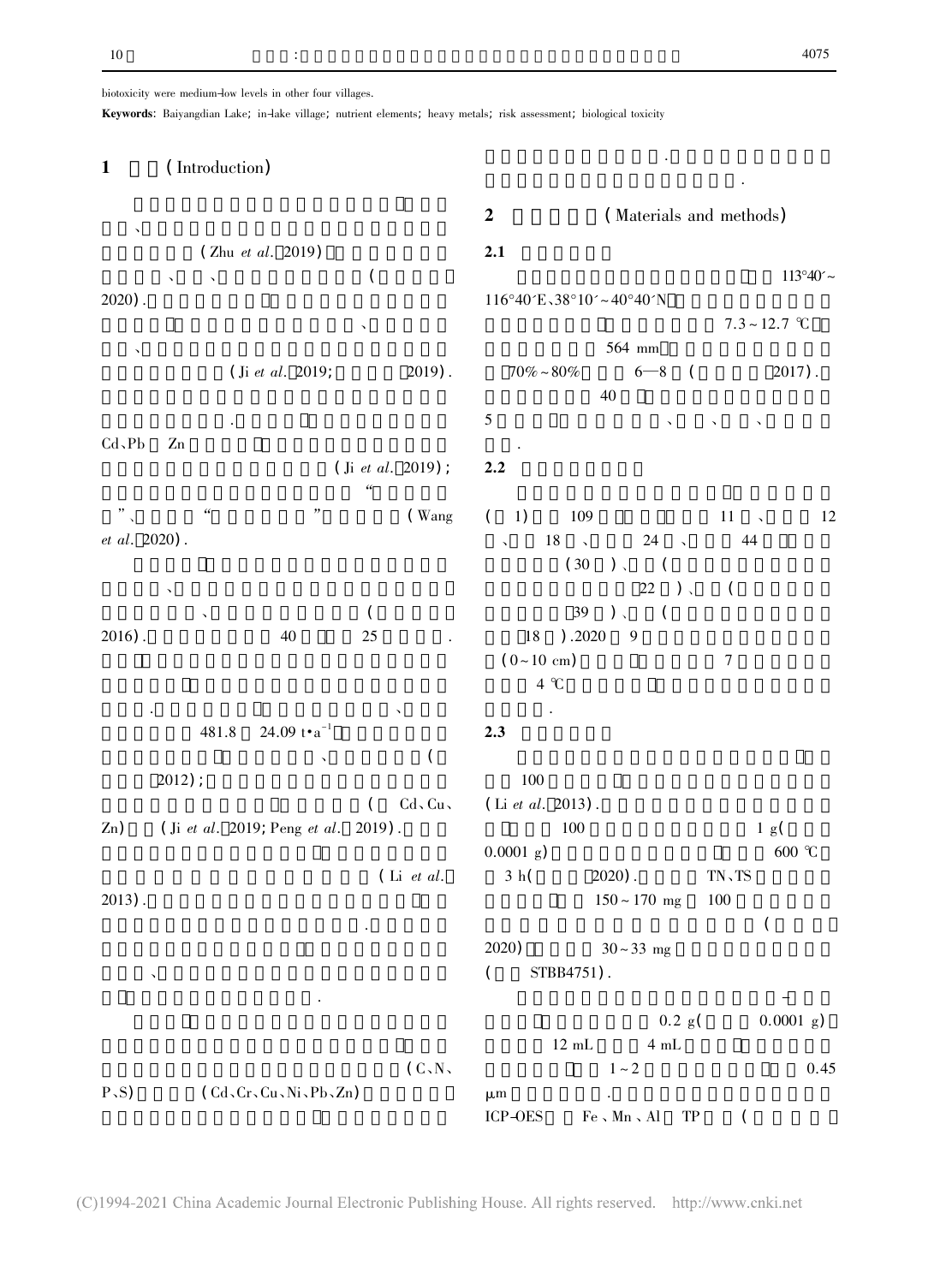

 $1$ Fig.1 Sampling sites of the sediments in Baiyangdian Lake

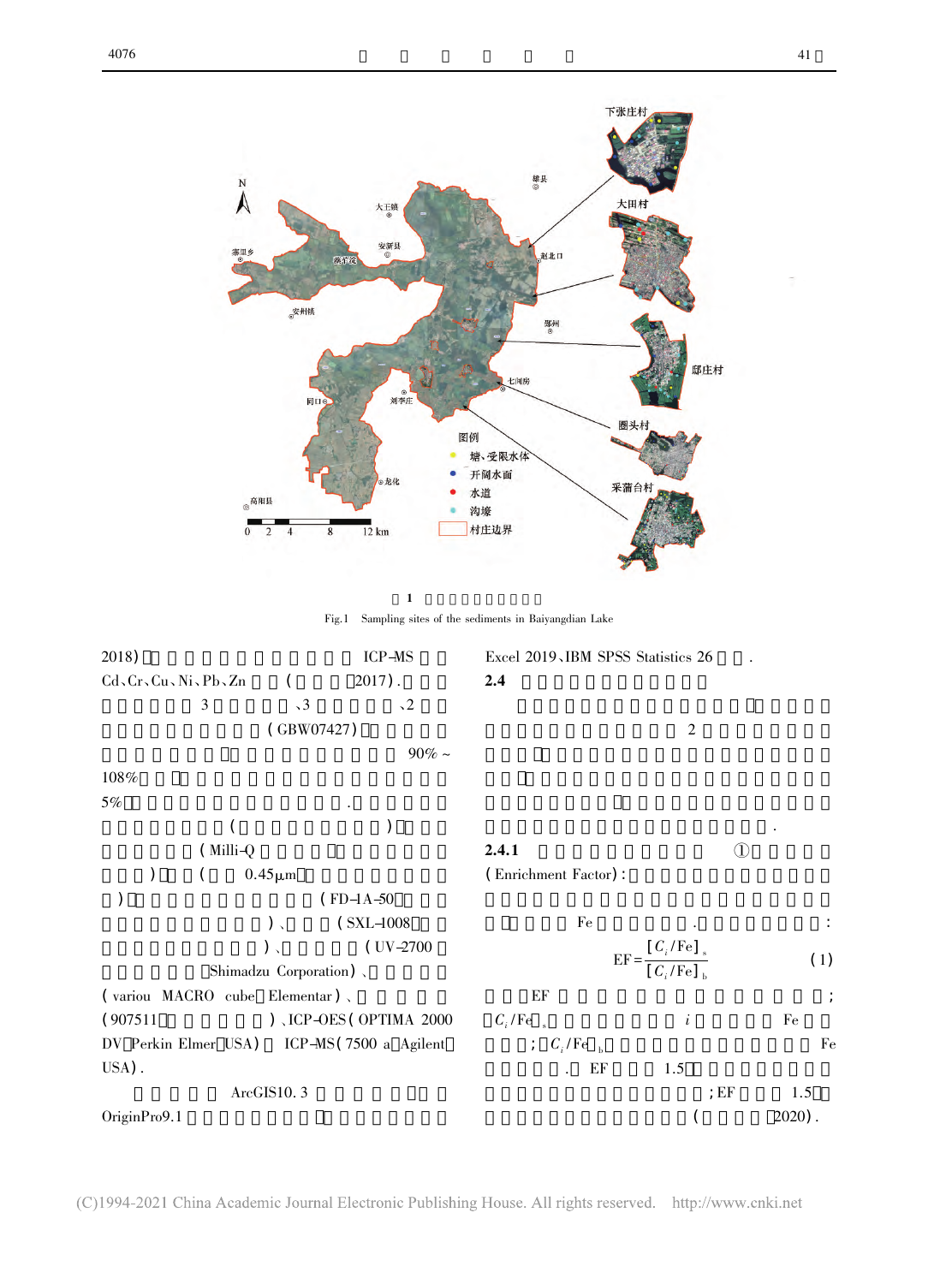| 10                                                                                           |                                                                              |                                                        |                                |                                            |                              |         | 4011     |
|----------------------------------------------------------------------------------------------|------------------------------------------------------------------------------|--------------------------------------------------------|--------------------------------|--------------------------------------------|------------------------------|---------|----------|
| $\circled{2}$                                                                                | (Potential Ecological Risk                                                   |                                                        |                                | 300(Cd) $2$ (Cr, Ni) $5$ (Cu, Pb) $1$ (Zn) |                              |         |          |
| Index):                                                                                      |                                                                              |                                                        |                                | $2017$ .                                   |                              |         |          |
|                                                                                              |                                                                              | 2.4.2                                                  |                                |                                            |                              |         |          |
|                                                                                              |                                                                              |                                                        |                                | (Organic Pollution Index OPI)              |                              |         |          |
| (Almeida et al. 2020).                                                                       |                                                                              |                                                        |                                |                                            | (Organic Nitrogen Index ONI) |         |          |
|                                                                                              | $f_i = \frac{C_i}{B_i}$                                                      |                                                        |                                |                                            | N                            |         |          |
|                                                                                              |                                                                              | (2)                                                    | (Zhang et al. 2017)            |                                            |                              |         |          |
|                                                                                              | $E_i = T_i \times f_i$                                                       | (3)                                                    |                                | $OPI = [TOC] \times ON$                    |                              |         | (6)      |
|                                                                                              | RI = $\sum E_i = \sum T_i \times f_i = \sum T_i \times C_i / B_i$ (4)        |                                                        |                                | $[TOC] = OM /1.724$                        |                              |         | (7)      |
|                                                                                              | $\; ; \; C_i \; \; \; \; \; \; \; \; i$                                      |                                                        |                                | ONI= TOC $\times 0.95$                     |                              |         | (8)      |
| $f_i$<br>$\qquad$ i $\left(\mbox{ mg}\bullet \mbox{ kg}^{-1}\right)\left(\mbox{ }B_i\right.$ |                                                                              | 2.5                                                    |                                |                                            |                              |         |          |
| $(\text{mg} \cdot \text{kg}^{-1})$ ; $E_i$                                                   |                                                                              | $T_i$                                                  |                                |                                            | Q67 (Vibrio qinghaiensis     |         |          |
|                                                                                              | $($ Jwa <i>et al.</i> 2020)                                                  | CS235                                                  |                                |                                            |                              |         |          |
|                                                                                              | $30$ (Cd)                                                                    |                                                        |                                |                                            |                              |         |          |
| $2(Cr)$ , $5(Cu \, Ni \, Pb)$ , $1(Zn)$ ; RI                                                 |                                                                              |                                                        |                                |                                            |                              |         |          |
|                                                                                              | 1.                                                                           | 1 <sub>g</sub>                                         |                                |                                            | $5mL$                        |         | $72\,$ h |
| $\circled{3}$                                                                                | (Sediment Pollution                                                          |                                                        | 3000 $r \cdot \text{min}^{-1}$ |                                            | 30 min 0.45 μm               |         |          |
| Index SPI):                                                                                  |                                                                              | 19:1                                                   |                                |                                            |                              |         |          |
|                                                                                              | (                                                                            |                                                        |                                |                                            | Q67                          |         |          |
| 2017)                                                                                        | $(5)$ .                                                                      | $(20 \degree C)$                                       | $\mathcal{E}$                  | $15$ min                                   | $1 \text{ mL}$               |         |          |
|                                                                                              |                                                                              |                                                        |                                | Q67                                        |                              |         |          |
|                                                                                              | $\text{SPI} = \frac{\sum \left(\frac{C_n}{B_n} \times T_j\right)}{\sum T_f}$ | (5)                                                    |                                |                                            | $10$ min                     |         |          |
|                                                                                              |                                                                              |                                                        |                                | $180 \mu L$                                |                              |         |          |
| $C_n$<br>$\boldsymbol{n}$                                                                    | $\text{( mg} \cdot \text{kg}^{-1})$ ; $B_n$                                  |                                                        |                                |                                            |                              | $5$ min |          |
| $\boldsymbol{n}$                                                                             | $(mg \cdot kg^{-1})$ ; $T_f$                                                 |                                                        |                                | $15$ min                                   |                              |         | 6        |
|                                                                                              |                                                                              |                                                        |                                |                                            |                              | 2.      |          |
|                                                                                              |                                                                              |                                                        |                                |                                            |                              |         |          |
|                                                                                              | 1                                                                            | Table 1. Classification standard of analyzation mathed |                                |                                            |                              |         |          |

| Table 1 Classification standard of evaluation method |  |  |
|------------------------------------------------------|--|--|
|                                                      |  |  |

| $E_r^i$ <40           | RI<150                                                             | OPI < 0.05                | ONI < 0.033                     | SPI < 2                  |
|-----------------------|--------------------------------------------------------------------|---------------------------|---------------------------------|--------------------------|
| $40 \le E_r^i < 80$   | $150 \le RI < 300$                                                 | $0.05 \leqslant$ OPI<0.20 | $0.033 \leqslant$ ONI<0.066     | $2 <$ SPI $<$ 5          |
| $80 \le E_r^i < 160$  | $300 \leq RI \leq 600$                                             | $0.20 \leq 0$ PI< $0.50$  | $0.066 \leqslant$ ONI $<$ 0.133 | $5 <$ SPI $<$ 10         |
| $160 \le E_r^i < 320$ | $RI \geq 600$                                                      | $OPI \ge 0.50$            | ONI $\geq 0.133$                | 10 < SPI < 20            |
| $E_r^i \geq 320$      |                                                                    |                           |                                 | SPI > 20                 |
| Table 2               | $\boldsymbol{2}$<br>Classification standard of biological toxicity |                           | 3                               | (Results and discussion) |
|                       |                                                                    |                           | 3.1                             |                          |
| I                     | ${10\%}$                                                           |                           |                                 |                          |
| $\mathbf{I}$<br>Ш     | $10\% \sim 30\%$<br>$30\% \sim 50\%$                               |                           |                                 | N, P, S                  |
| IV                    | $50\% \sim 80\%$                                                   |                           | OM                              | ٠                        |
| V                     | $>80\%$                                                            |                           |                                 | 4                        |

(C)1994-2021 China Academic Journal Electronic Publishing House. All rights reserved. http://www.cnki.net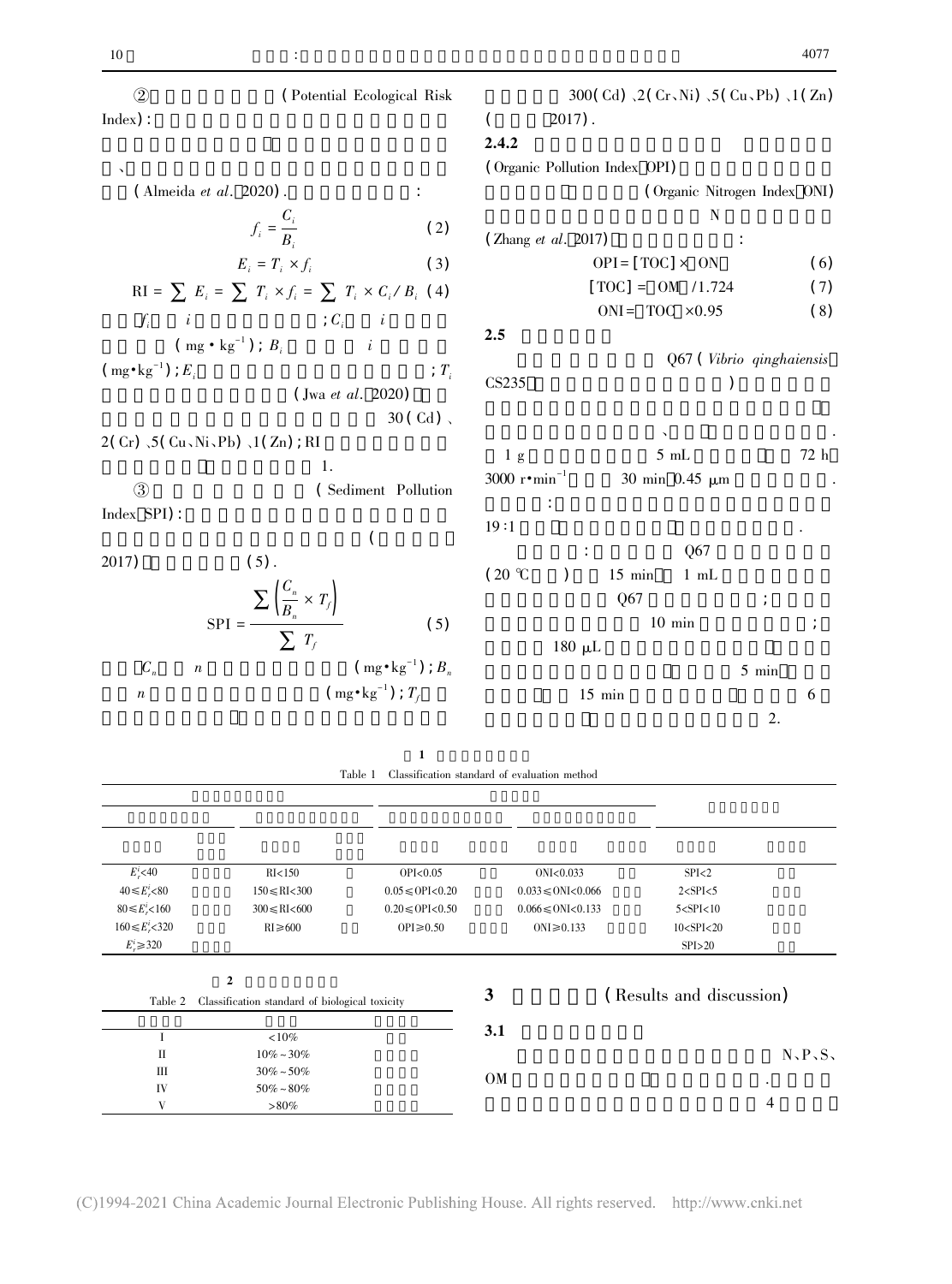

(C)1994-2021 China Academic Journal Electronic Publishing House. All rights reserved. http://www.cnki.net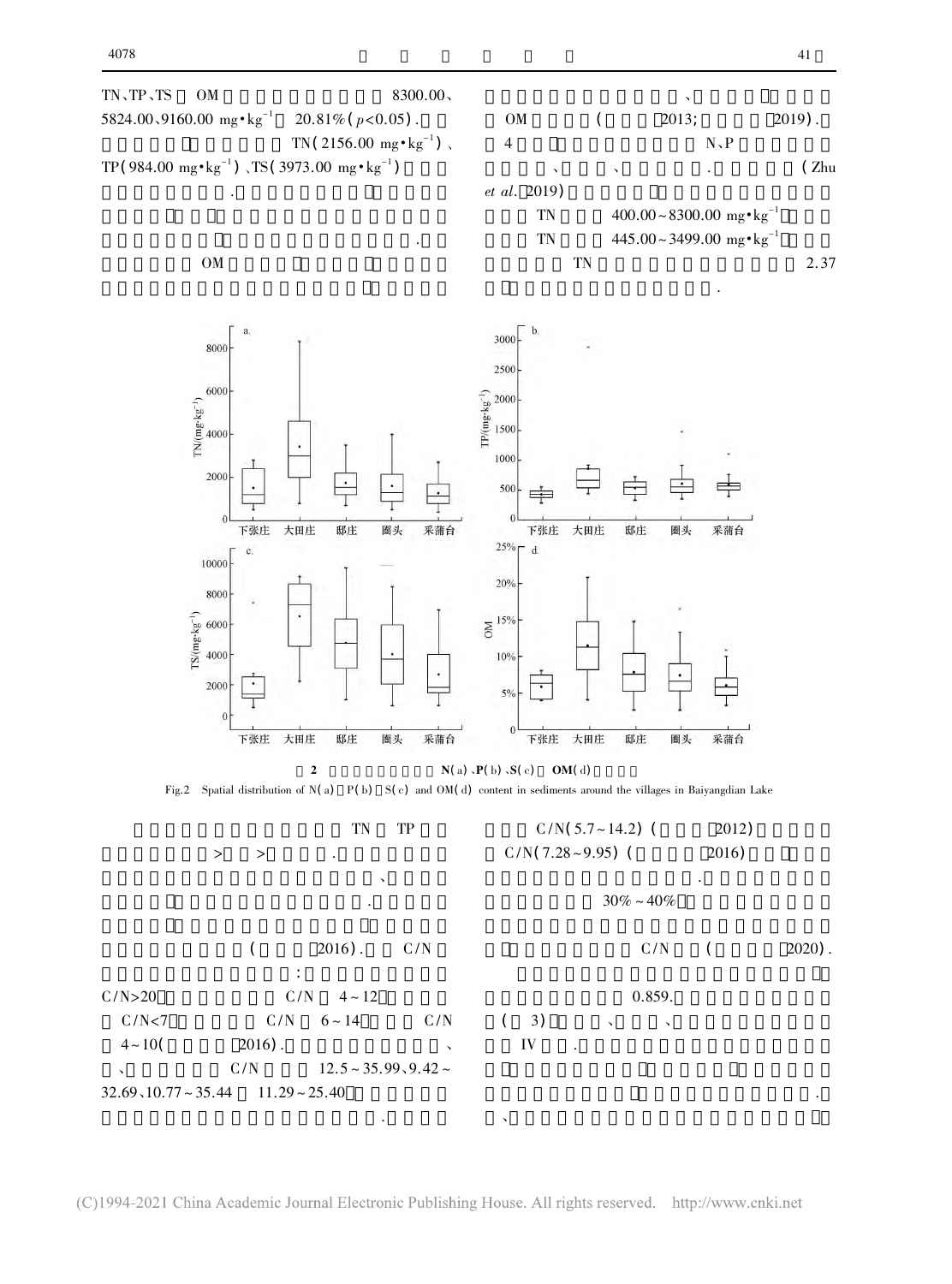| 0.266%    | 0.048%    | 0.144% | IV | 1.248 | 0.112 | 0.553 | IV |
|-----------|-----------|--------|----|-------|-------|-------|----|
| $0.789\%$ | 0.076%    | 0.326% | IV | 9.518 | 0.179 | 2.643 | IV |
| $0.333\%$ | $0.067\%$ | 0.166% | IV | 2.203 | 0.104 | 0.868 | IV |
| 0.380%    | 0.048%    | 0.152% | IV | 3.641 | 0.088 | 0.810 | IV |
| $0.257\%$ | 0.038%    | 0.121% | IV | 1.617 | 0.075 | 0.473 | Ш  |
| $0.789\%$ | 0.038%    | 0.160% | IV | 9.518 | 0.075 | 0.859 | IV |

 $3.2$ 

### $1990$ . . 3<br>  $(119.74 \text{ mg} \cdot \text{kg}^{-1})$  > Cr  $(55.77 \text{ mg} \cdot \text{kg}^{-1})$  > Cu

成淀中村水域污染严重.

 $89.90\%$ , 67.89% 56.88%  $Zn(119.74 \text{ mg} \cdot \text{kg}^{-1}) > Cr(55.77 \text{ mg} \cdot \text{kg}^{-1}) > Cu$ <br>
(35.52 mg  $\cdot \text{kg}^{-1}$ ) > Ni (28.25 mg  $\cdot \text{kg}^{-1}$ ) > Pb (19.99 mg  $\cdot \text{kg}^{-1}$ ) > Cd(0.177 mg  $\cdot \text{kg}^{-1}$ ) . Cd ng • kg<sup>-1</sup>) > Cr (55.77 mg • kg<sup>-1</sup>) > Cu<br>) > Ni (28.25 mg • kg<sup>-1</sup>) > Pb (19.99  $89.90\% \cdot 67.89\%$  56.88%<br>Cu Zn ( CNEMC  $mg \cdot kg^{-1}$ ) > Cd(0.177 mg $\cdot kg^{-1}$ ) . Cd  $80<sup>2</sup>$  $0.8\Gamma$  a.  $\cdot$  b.  $0.7$  $68.3 \text{ mg} \cdot \text{kg}^{-1}$  $0.6$ 70 Cd/(mg·kg<sup>-1</sup>)<br>
0.3<br>
0.3<br>
0.7  $Cr(mg \cdot kg^{-1})$  $60$ 50  $0.2$  $0.1$ 40  $0.094$  mg·kg  $\theta$ 30 下张庄 大田庄 邸庄 圈头 采蒲台 下张庄 大田庄 邸庄 圈头 采蒲台  $80 - c$ 45  $\mathbf{x}$  $\mathbf{d}$ 40 60  $\mathrm{Ni}/(\mathrm{m}\,\mathrm{g}\;\mathrm{kg}^{-1})$  $Cu/(mg \cdot kg^{-1})$ 35  $30$  $40$  $30.8\,\mathrm{mg\cdot kg^{-1}}$ 25  $\overline{20}$  $21.8 \text{ mg} \cdot \text{kg}^{-1}$ 20 15  $\boldsymbol{0}$ 采蒲台 下张庄 大田庄 邸庄 圈头 下张庄 大田庄 邸庄 圈头 采蒲台  $60<sub>0</sub>$ 240 e. f. 210 50  $\begin{bmatrix} 180 \\ \frac{1}{2} & 150 \\ \frac{1}{2} & 120 \\ \frac{1}{2} & 90 \end{bmatrix}$  $\frac{180}{ }$  $\text{Pb}(\text{mg-kg}^{-1})$ 40  $30$ 21.5 mg·kg  $\overline{20}$ 60  $78.4 \text{ mg} \cdot \text{kg}^{-1}$  $\overline{10}$  $30$  $\boldsymbol{0}$  $\mathbf{0}$ 下张庄 大田庄 邸庄 圈头 采蒲台 <sup>0</sup> 下张庄 大田庄 邸庄 圈头 采蒲台<br>3 Cd( a) 、Cr( b) 、Cu( c) 、Ni( d) 、Pb( e) 、Zn( f)

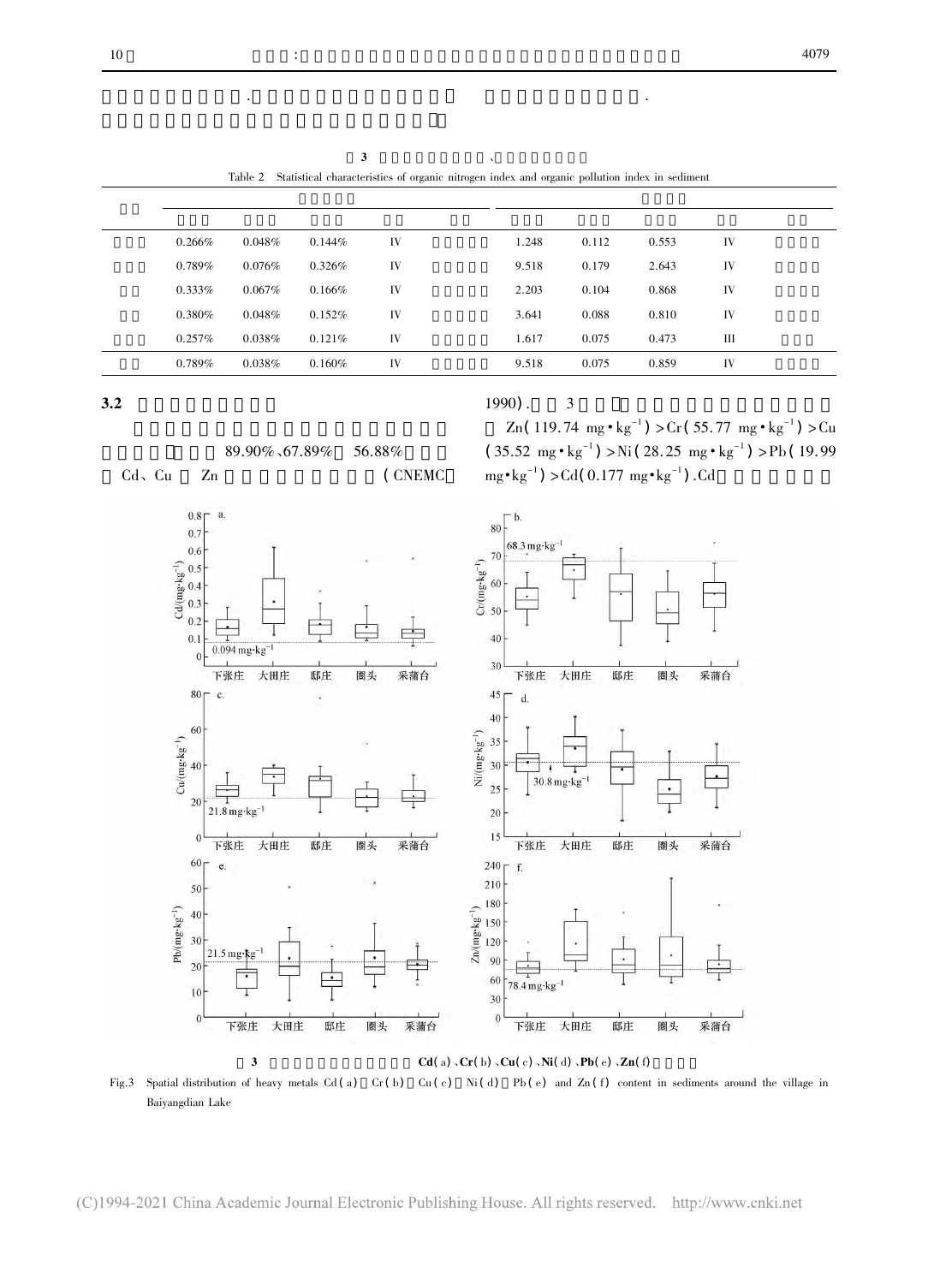| 4000                  |                           |                                                 |                           |                    |                     | 41             |
|-----------------------|---------------------------|-------------------------------------------------|---------------------------|--------------------|---------------------|----------------|
| 1.88                  |                           | C <sub>d</sub>                                  | $\boldsymbol{\checkmark}$ |                    |                     | $\overline{4}$ |
|                       |                           | 0.61 mg $\cdot$ kg <sup>-1</sup> .Cu $\cdot$ Zn |                           |                    | Cu<br>$\sim$ $\sim$ |                |
|                       |                           | $1.63, 1.53$ ; $Cr, Ni, Pb$                     | $\lambda$                 | 5                  |                     |                |
|                       |                           | $\bullet$                                       |                           |                    | $\cdot$             |                |
|                       | $Cd$ , $Cu$ , $Pb$ , $Zn$ |                                                 |                           |                    | Cu<br>Zn            |                |
|                       | P <sub>b</sub>            | (21.5)                                          |                           | $Cd$ , $Cr$ , Ni   | P <sub>b</sub>      |                |
| $mg \cdot kg^{-1}$ ). |                           | (2019)<br>Ji                                    |                           |                    | $\lambda$           |                |
|                       |                           | $\bullet$                                       |                           | $Cd$ , $Cu$ , $Zn$ |                     |                |
|                       |                           | $\lambda$<br>$\lambda$                          |                           | 2015;              | $2019$ .            |                |
|                       |                           |                                                 |                           |                    |                     |                |

 $4$ Table 4 Content of heavy metals and nutrient elements in the sediment around the villages in Baiyangdian Lake as well as representative lakes in China

| Table 4 |                                     |           |           |           |           |           | Content of heavy metals and nutrient elements in the sediment around the villages in Baiyangdian Lake as well as representative lakes in China |                                     |                          |                 |
|---------|-------------------------------------|-----------|-----------|-----------|-----------|-----------|------------------------------------------------------------------------------------------------------------------------------------------------|-------------------------------------|--------------------------|-----------------|
|         | $/(\text{mg} \cdot \text{kg}^{-1})$ |           |           |           |           |           |                                                                                                                                                | $/(\text{mg} \cdot \text{kg}^{-1})$ |                          |                 |
|         | C <sub>d</sub>                      | Cr        | Cu        | Ni        | Pb        | Zn        |                                                                                                                                                | N                                   | P                        |                 |
|         | $0.06 -$                            | $37.54 -$ | $13.90 -$ | $18.36 -$ | $6.51 -$  | $51.49 -$ |                                                                                                                                                | $400.00 -$                          | $283.45 -$               |                 |
|         | 0.61 <sup>a</sup>                   | 74.73     | 817.86    | 40.20     | 52.22     | 2346.68   |                                                                                                                                                | 8300.00                             | 5823.93                  |                 |
|         | 0.18 <sup>b</sup>                   | 55.77     | 35.52     | 28.25     | 19.99     | 119.74    |                                                                                                                                                | 1687.16                             | 642.91                   |                 |
|         | $0.10-$                             | $56.59 -$ | $17.34 -$ | $23.18 -$ | $14.62 -$ | $53.99 -$ |                                                                                                                                                | $445.00 -$                          |                          |                 |
|         | $0.83^{\rm a}$                      | 79.20     | 42.46     | 44.00     | 28.56     | 118.95    | Jwa et al. $2020$                                                                                                                              | 3499.00                             |                          | Zhu et al. 2019 |
|         | 0.27 <sup>b</sup>                   | 68.87     | 28.73     | 33.04     | 20.81     | 80.91     |                                                                                                                                                | 1809.00                             | $\overline{\phantom{0}}$ |                 |
|         | 0.62                                | 42.10     | 39.22     | 24.90     | 46.10     | 119.30    | 2020                                                                                                                                           | 1340.00                             | 460.00                   | 2012            |
|         | 1.26                                | 102.95    | 30.57     | -         | 37.10     | 95.87     | 2019                                                                                                                                           | 1046.00                             | 368.85                   | 2019            |
|         | 0.479                               | 102.46    | 44.71     | 45.50     | 37.00     | 163.62    | 2019                                                                                                                                           | 1349.00                             | 486.00                   | 2014            |
|         | 0.419                               | 168.24    | 27.67     | 35.54     | 56.00     | 142.04    | 2020                                                                                                                                           | 2208.17                             | 704.59                   | 2018            |
|         | 0.094                               | 68.30     | 21.80     | 30.80     | 21.50     | 78.40     | <b>CNEMC 1990</b>                                                                                                                              |                                     |                          |                 |

 $3.3$ 

: a.  $; b.$  .

 $Cd$ ,  $Cr$ ,  $Cu$ ,  $Ni$ ,  $Pb$ ,  $1.65, 0.73, 1.39, 0.83$  $Zn$  (EF) (EF)  $1.65 \times 0.73 \times 1.39 \times 0.83$ <br>( XZZ)  $\sim$  (DTZ)  $\sim$ (  $0.82, 1.31$  (  $XZZ$  ) ( DTZ ) ( DTZ ) ( DTZ ) ( OPT) 81%  $(DZ)$ ( $QT$ ) ( $CPT$ )  $81\%$ .  $97\% \cdot 60\% \cdot 38\%$  22%<br>EF 1.5 (4) EF 1.5 (4<br>Cd EF 3.41 EF Cd EF 3.41 EF<br>1.5 Cd .Cr、Ni、Pb  $1.5$  Cd  $1.5$  Ch,  $Ni\$ ,  $Pb$ <br>n EF  $1.5$  $\sum n$  EF 1.5 .<br>Cu、Zn Cd  $C_{\rm u}$ , Zn Cd<br>F 26.92, 21.48 4.68.Cd (EF EF 26.92,21.48 4.68.Cd (EF 2.08) (EF 1.74)  $(2.08)$   $(EF$   $1.74)$   $CF$   $EF$  $Cu$  Zn EF  $9$  2.54  $\cdot$  $E_i^i$ 

### $3.4$

#### $3.4.1$

 $(RI = 76.87 < 150)$ )  $(RI = 76.87 < 150)$  )<br>Cd  $-$ Cd  $\cdot$   $\cdot$  Cd( 56.33) >Cu(8.14)  $(E_r^i)$  : Cd(56.33) >Cu(8.1)<br>(4.64) >Ni(4.58) >Cr(1.63) >Zn(1.52) . 5  $\Pr(A.64) > Ni(4.58) > Cr(1.63) > Zn(1.52)$ . 5<br>Cd - $C<sub>d</sub>$  $\begin{array}{cc}\n \cdot & \cdot \\
 \text{(Cd)} & 101.20 & 125.41\n \end{array}$  $E_r^i$ (Cd) 101.20 125.41<br>Cd . 6a RI Cd . 6a RI<br>  $(109.84) > (83.37) > (62.31) >$  $(109.84) > (83.37) > (62.31) >$ <br>(59.31). RI  $(59.31)$ . RI  $\overline{\phantom{a}}$ 

 $5 \qquad \qquad \frac{1}{2}$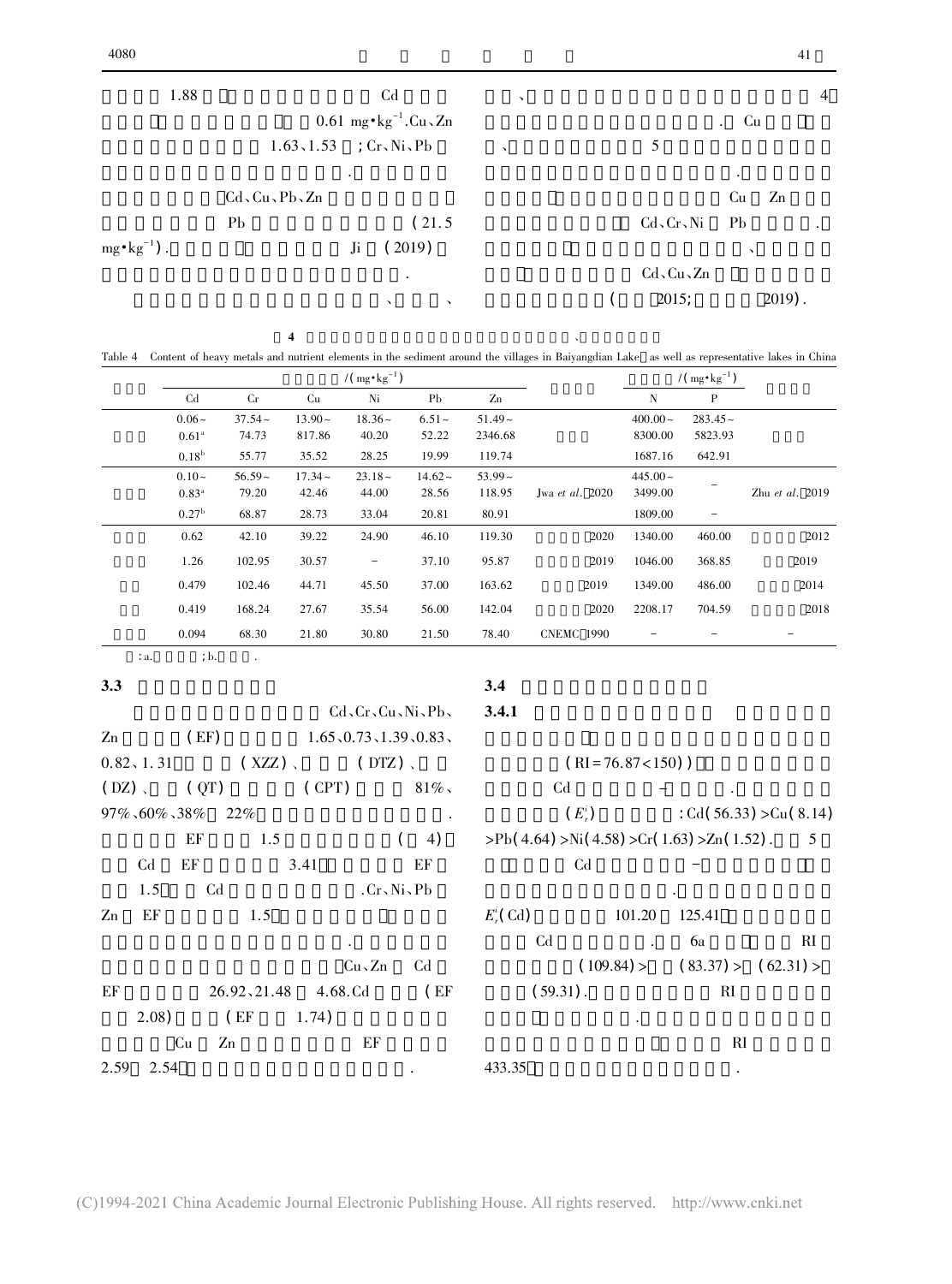

(C)1994-2021 China Academic Journal Electronic Publishing House. All rights reserved. http://www.cnki.net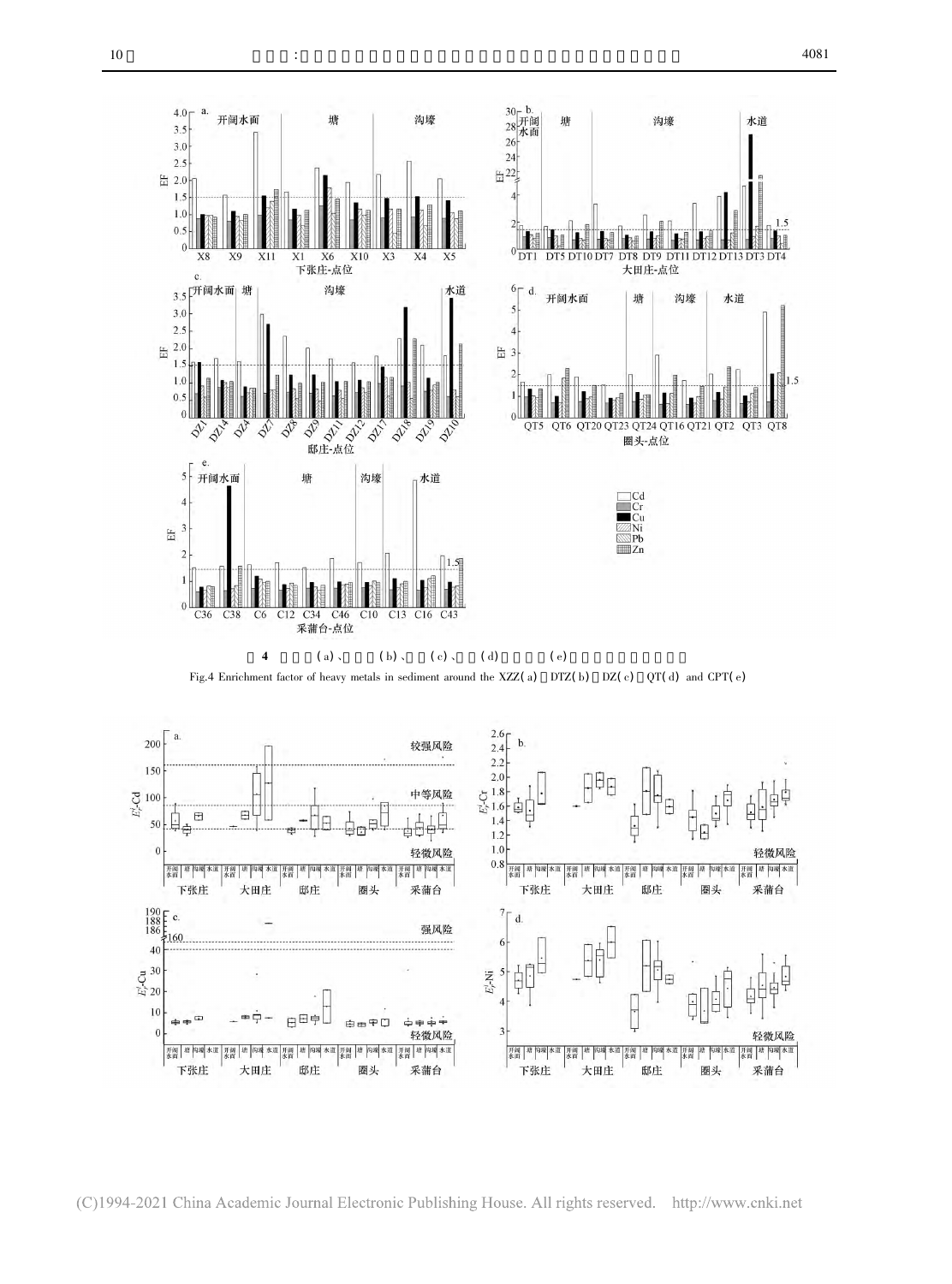



3.4.2 重金 污染指数 白洋淀淀中村表层沉积 物污 染 指 数 ( SPI) 均 值 为 大 田 庄 ( 3. 24 ) <sup>&</sup>gt; 邸 庄 ( 1.90) <sup>&</sup>gt;圏头( 1.75) <sup>&</sup>gt;下张庄( 1.73) <sup>&</sup>gt;采蒲台( 1.51) . 大多处于自然和低风险级别 污 染 程 度 较 低. 处在中风险级别 大田庄沉积物污染指数相对较高. 沉积物整体( 以均值表示) 风险指数相对应等级为 低风险级别( SPI <sup>=</sup> 1.85<5) 说明重金属污染程度尚 不严重 整体污染水平不高.

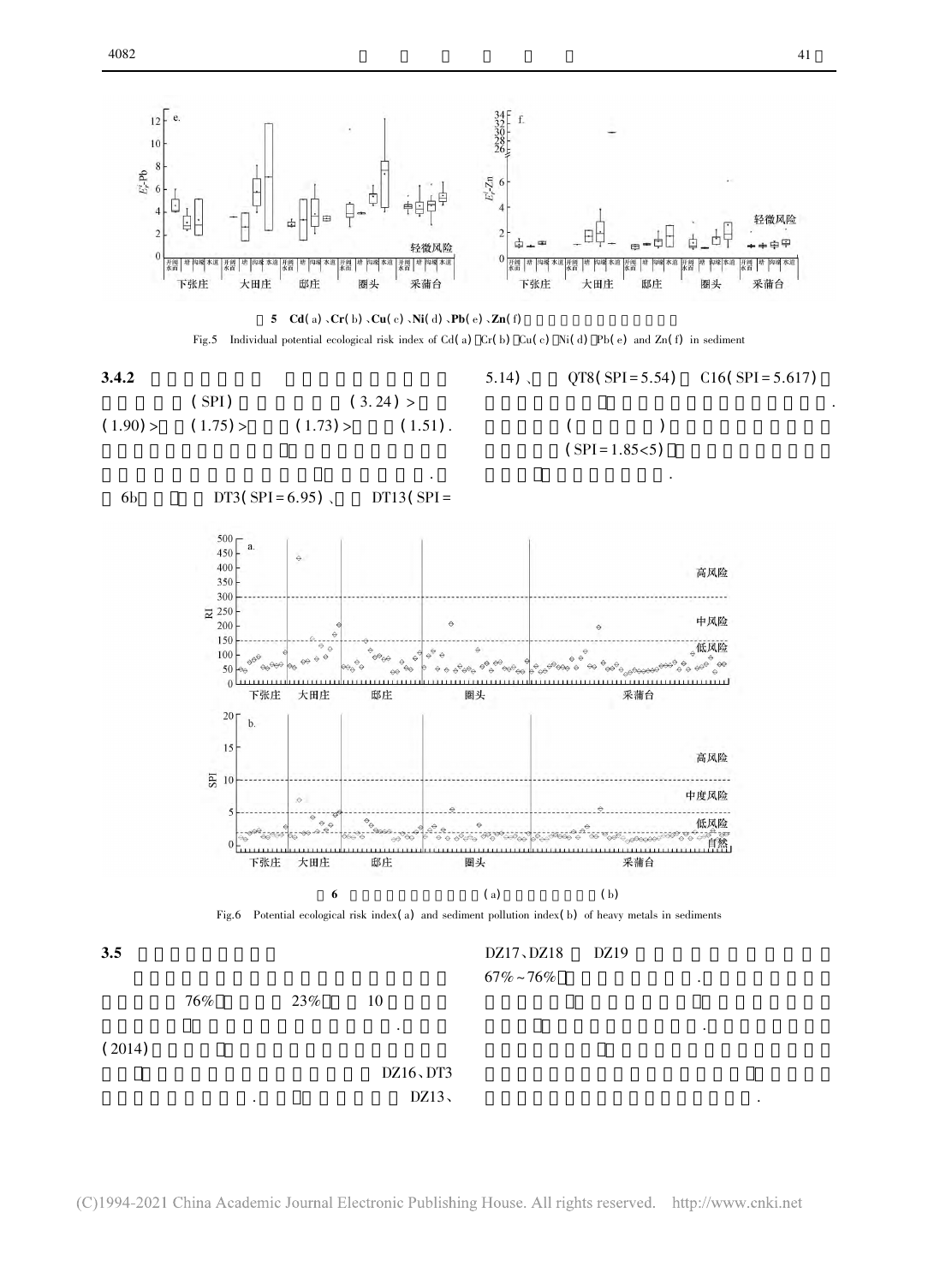

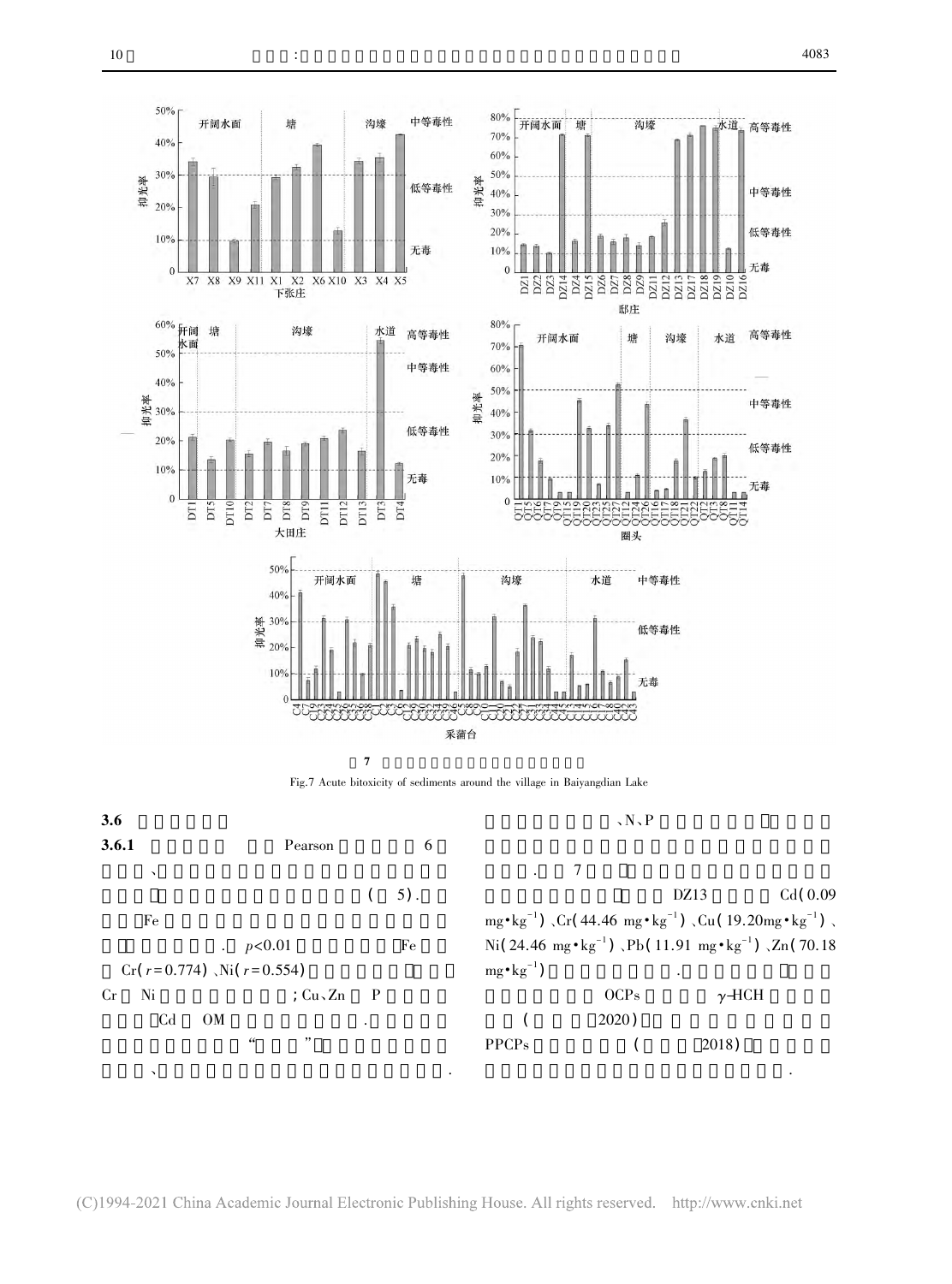$5$  Correlation coefficients of heavy metals nutrients content and O67 luminous inhibition rate in sediments around the village in Baiyangdian Lake  $5 \t 5 \t 067$ Correlation coefficients of heavy metals nutrients content and Q67 luminous inhibition rate in sediments around the village in Baiyangdian Q67  $\frac{\text{Cd}}{\text{Cd} \qquad 1.000}$  $Cd$  $C_{\rm r}$  $0.471***$  1.000 r  $0.471**$  1.000<br>u  $0.512**$   $0.207*$  1.000 **Cu**  $\begin{array}{ccccccccc}\n & 0.512 & * & 0.207 & 1.000 \\
 & 0.505 & * & 0.865 & * & 0.327 & * & 1.000\n\end{array}$ Ni  $\begin{array}{r}\n\text{i} \quad 0.505 \, ^{**} \quad 0.865 \, ^{**} \quad 0.327 \, ^{**} \quad 1.000 \\
\text{b} \quad 0.652 \, ^{**} \quad 0.360 \, ^{**} \quad 0.428 \, ^{**} \quad 0.257 \, ^{**} \quad 1.000\n\end{array}$  $\rm Pb$ b  $0.652**$   $0.360**$   $0.428**$   $0.257**$   $1.000$ <br>n  $0.569**$   $0.214*$   $0.976**$   $0.314**$   $0.538**$   $1.000$  $\text{Zn}$  0.569\*\*<br>Fe 0.380  $0.214^*$   $0.976**$ <br> $0.744**$   $0.181$ 1.000  $6^{**}$  0.314\*\* 0.538<sup>\*\*</sup> 1.000<br>1 0.554<sup>\*\*</sup> 0.477<sup>\*\*</sup> 0.188 1.000 Fe  $0.380$   $0.744**$   $0.181$   $0.554$ <br>Al  $0.200**$   $0.240**$   $-0.080$   $0.122$  $4^{**}$  0.477<sup>\*\*</sup> 0.188 1.000<br>2 -0.130 -0.124 0.331<sup>\*\*</sup> 1.000 A<sub>l</sub> 1.000  $0.666*$   $0.249**$   $-0.080$   $0.122$   $-0.130$   $-0.124$   $0.331**$   $1.000$ <br>P  $0.666**$   $0.273**$   $0.920**$   $0.289**$   $0.606**$   $0.933**$   $0.301**$   $-0.125$   $1.000$  $0.301 \times 1000$ <br> $0.409 \times 100155$   $0.156$   $1.000$  $\begin{array}{cccc} 0.289^{**} & 0.606^{**} & 0.933^{**} \\ 0.122 & 0.506^{**} & 0.109 \end{array}$ P  $0.666**$   $0.273**$   $0.920**$  0.289<br>N 0.153 0.122 0.076 0.122 N  $\begin{array}{cccccccccccccccc} \textrm{N} & & 0.153 & & 0.122 & & 0.076 & & 0.122 & & 0.506 ** & 0.109 & & 0.409 ** & -0.155 & & 0.156 & & 1.000 \ \textrm{S} & & 0.666** & & 0.273** & & 0.920** & 0.289*** & 0.606** & 0.933*** & 0.301** & -0.125 & & 1.000** & 0.156 & & 1.000 \ \textrm{S} & & & & & & & & & & & & & & & & &$ S<sub>s</sub>  $0.666**$   $0.273***$   $0.920**$   $0.289**$   $0.606**$   $0.933**$   $0.301**$   $-0.125$ <br>M  $0.798***$   $0.483**$   $0.473**$   $0.532**$   $0.545**$   $0.526**$   $0.464**$   $-0.129$  $\begin{array}{cccc} 5 & 1.000^{**} & 0.156 & 1.000 \\ 9 & 0.581^{**} & 0.075 & 0.581^{**} & 1.000 \end{array}$ 0.798 \*\*<br>Q67 0.027  $8^{***}$   $0.483^{**}$   $0.473^{**}$   $0.532^{**}$   $0.545^{**}$   $0.526^{**}$   $0.464^{**}$   $-0.129$   $0.581^{**}$   $0.075$   $0.581^{**}$   $1.000$ <br>7  $-0.005$   $0.157$   $0.067$   $-0.116$   $-0.138$   $-0.238^{*}$   $-0.174$   $0.078$   $-0.124$   $0.078$   $-0.013$   $\frac{0.027}{0.027}$   $\frac{-0.005}{0.157}$   $\frac{0.067}{0.05}$   $\frac{-0.116}{0.05}$   $\frac{-0.138}{0.05}$   $\frac{-0.238^*}{0.01}$  $3.6.2$ <sup>4</sup> ( Conclusions)  $(2020)$  $($  2020) ) and  $\Gamma$  $\frac{1}{2}$   $\frac{1}{2}$   $\frac{1}{2}$   $\frac{1}{2}$   $\frac{1}{2}$   $\frac{1}{2}$   $\frac{1}{2}$   $\frac{1}{2}$   $\frac{1}{2}$   $\frac{1}{2}$   $\frac{1}{2}$   $\frac{1}{2}$   $\frac{1}{2}$   $\frac{1}{2}$   $\frac{1}{2}$   $\frac{1}{2}$   $\frac{1}{2}$   $\frac{1}{2}$   $\frac{1}{2}$   $\frac{1}{2}$   $\frac{1}{2}$   $\frac{1}{2}$   $C_N, P$  $\mathcal{A}=\mathcal{A}$ 3 1  $Cd_5Cu_5Pb_5Zn_5TS_5OM$  49.36% 2  $C_{\infty}N_{\infty}P$  $TP, TS, OM$  49.36%<br>Fe, Cr, Ni 18.59%  $\mathcal{N}(\mathcal{N})$  $Fe \sim Cr \sim Ni$  18.59%<br>3 Al 11.06% 3 Al  $11.06\%$ <br>87.61%.  $(2)$ ) and  $\Gamma$  $87.61\%$ . ( 2020). Cr、Ni、Pb Cd  $(2020).$ <br>  $Fe<sub>x</sub>Cr<sub>y</sub>Ni$ Cr, Ni, Pb Cd (EF) 、  $8$   $\text{Fe}\text{-}\text{Cr}\text{-}\text{Ni}$   $\text{Cd}\text{-}\text{Cu}\text{-}\text{Pb}$  $(EF)$ ,  $Cr_2Pb$  Ni  $Cr$  Ni  $\therefore Cd\cdot Cu\cdot Pb\cdot$ <br> $\therefore TN\cdot TP\cdot TS\cdot OM$  $C_d$ ,  $C_u$ ,  $Z_n$  The  $C_d$ ,  $Z_n$  $Zn$ , TN, TP, TS, OM.  $\tag{3}$ ) and  $\Gamma$  $\begin{array}{lllllll} \multicolumn{2}{l}{{\footnotesize \begin{array}{l} \hline \multicolumn{2}{c}{{\footnotesize \begin{array}{c} \hline \multicolumn{2}{c}{{\footnotesize \begin{array}{c} \hline \multicolumn{2}{c}{{\footnotesize \begin{array}{c} \hline \multicolumn{2}{c}{{\footnotesize \begin{array}{c} \hline \multicolumn{2}{c}{{\footnotesize \begin{array}{c} \hline \multicolumn{2}{c}{{\footnotesize \begin{array}{c} \hline \multicolumn{2}{c}{{\footnotesize \begin{array}{c} \hline \multicolumn{2}{c}{{\footnotesize \begin{array$  $X \times Y \times Y$  $1.0$  $Cr$  $\frac{F}{4}$  $\mathbf{A}$ 风险 影响白洋淀水生态健康.  $0.5$ 主成分 3  $\Omega$ Cd ( References) : **TPTS** Almeida L C Jucelino Balbino da S J Santos I F D et al. 2020.  $-0.5$ 



 $1.2019.$ <br> $J.$   $38(10):2219-2238$  $J$  .  $38(10):2219-2238$ <br> $.2012.$  $J$  . 2012.<br> $J$  . 33(9): 3064-3069